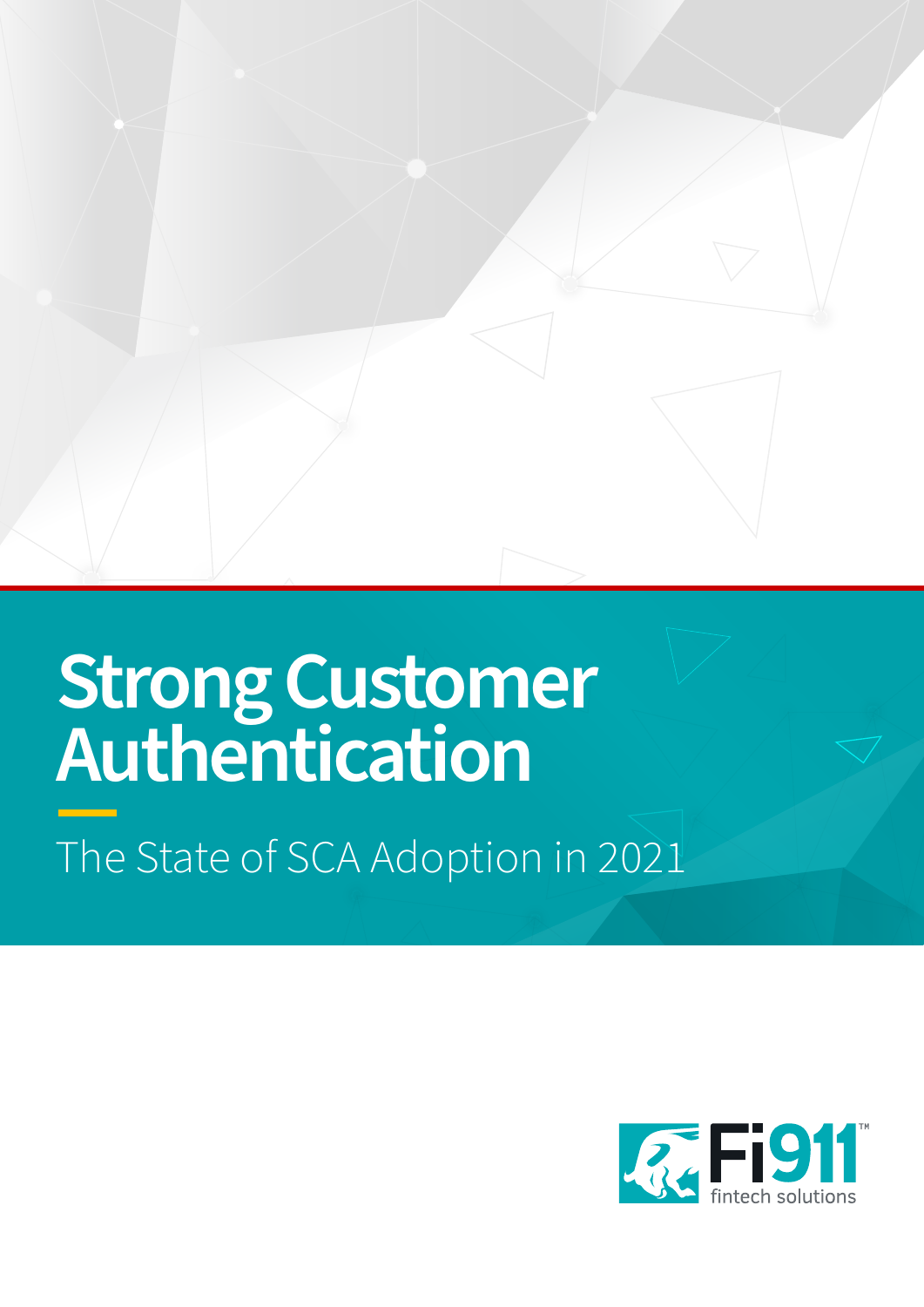## **Strong Customer Authentication**

The State of SCA Adoption in 2021

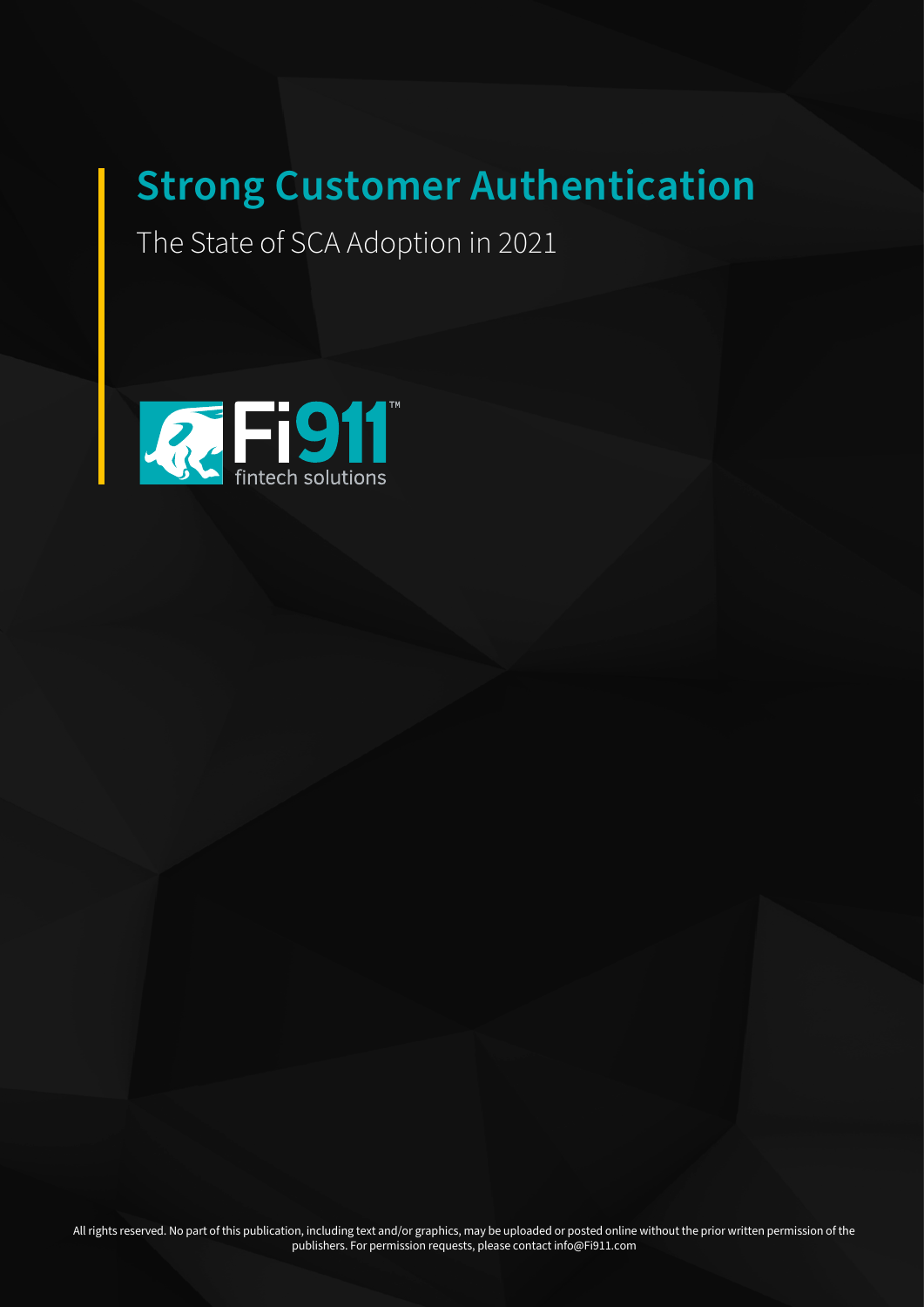## **Introduction**

Security remains a top concern among consumers. This is especially true regarding remote channels like eCommerce; one study commissioned by the European Commission in 2018 found that only 69% of consumers were willing to purchase goods and services online. Among those who avoided eCommerce, 77% (or 24% of total respondents) said that payment security and privacy motivated their decision **[1]**.

This is not an irrational concern. Businesses operating in the eCommerce, airline ticketing, money transfer, and banking services verticals will lose a projected USD\$ 48 billion (EUR€39.4 billion) every year by 2023 due to evolving threats and fraudster behaviors. This is a 118% increase over projected losses in 2018 **[2]**.

Governments around the world have taken action in response to these outstanding liabilities. One of the most noteworthy actions taken in the last decade was the introduction of Strong Customer Authentication (SCA) standards as part of the Payment Service Directive (PSD2) in the European Union.

SCA is mainly a concern for merchants and financial institutions operating in the EU. However, those involved in finance outside the continent should stay up-to-date on new developments regarding SCA regulations and other developments as well. Europe is a key market and, although one may presently be able to do business in Europe without complying with SCA standards, that state of affairs may change. Plus, similar regulations could come to other markets.

Our research identified SCA as one of the key factors that will determine the impact of chargeback issuances through 2023 (alongside mobile banking, Visa Claims Resolution, and Mastercard Dispute Resolution).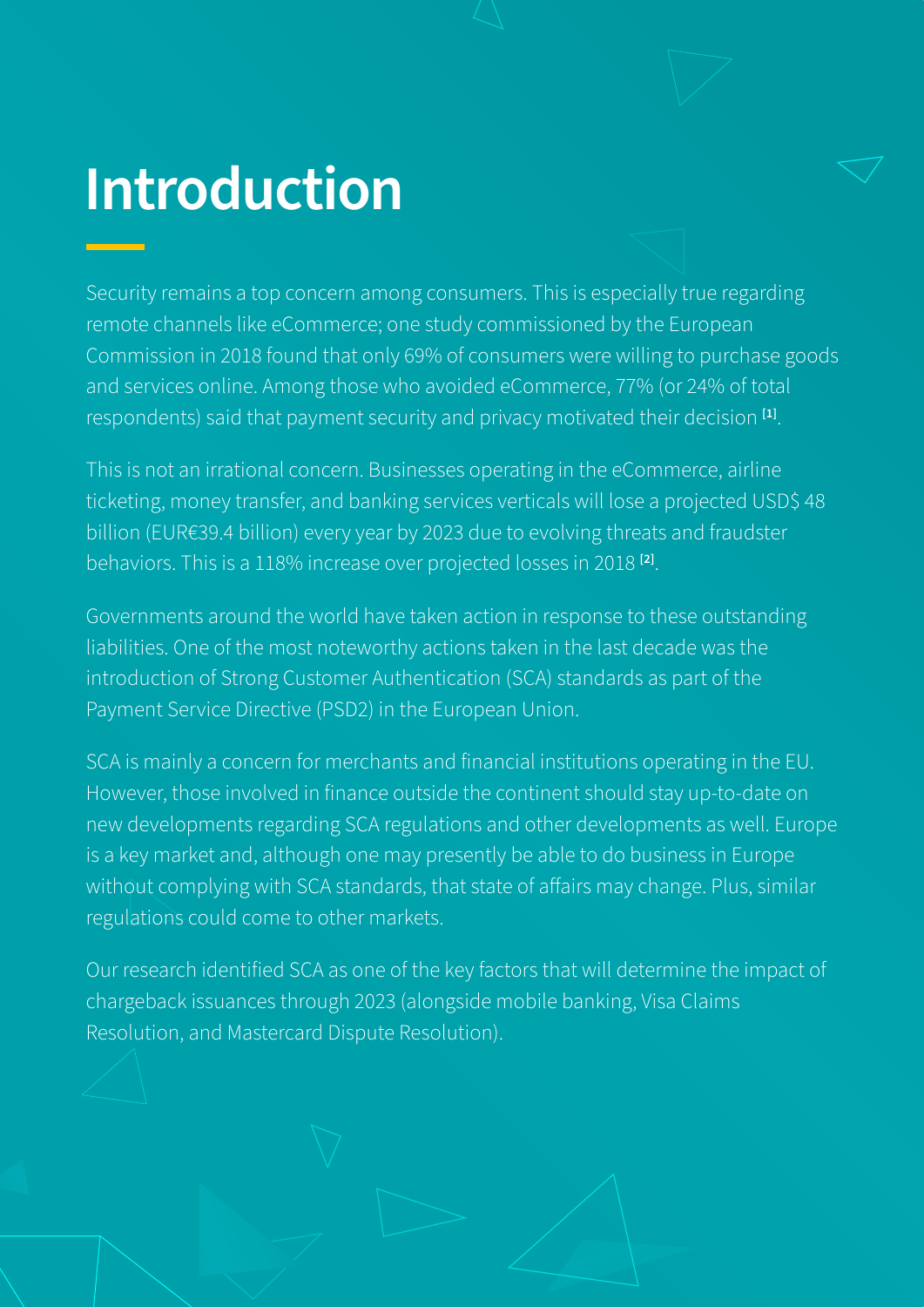## **What is SCA?**

Strong Customer Authentication is a formalized set of requirements imposed on businesses as part of the revised Payment Service Directive. It's important to understand a little about this directive before diving into SCA.

### **PSD2 EXPLAINED**

The original Payment Service Directive was put in place to regulate payment services—and payment service providers—across the EU and European Economic Area. The goals were to facilitate pan-European competition, increase consumer protections, and standardize rights and obligations for payment providers and users. Building on the original directive, PSD2 goes further in creating a more integrated and competitive market.

Under the new PSD2 regulations, both Account Information Service Providers (AISPs) and Payment Initiation Service Providers (PISPs) are allowed to fill roles previously restricted only to banks. Consumers and businesses operating in the EU will be free to utilize these services. The aim here is to break down barriers to entry for new payment services, thus benefitting consumers by creating a more competitive market.

At the same time, PSD2 also puts more focus on data security as the world continues to transition to a digital economy. It expands overall consumer rights and fraud protections, which is where SCA standards come in.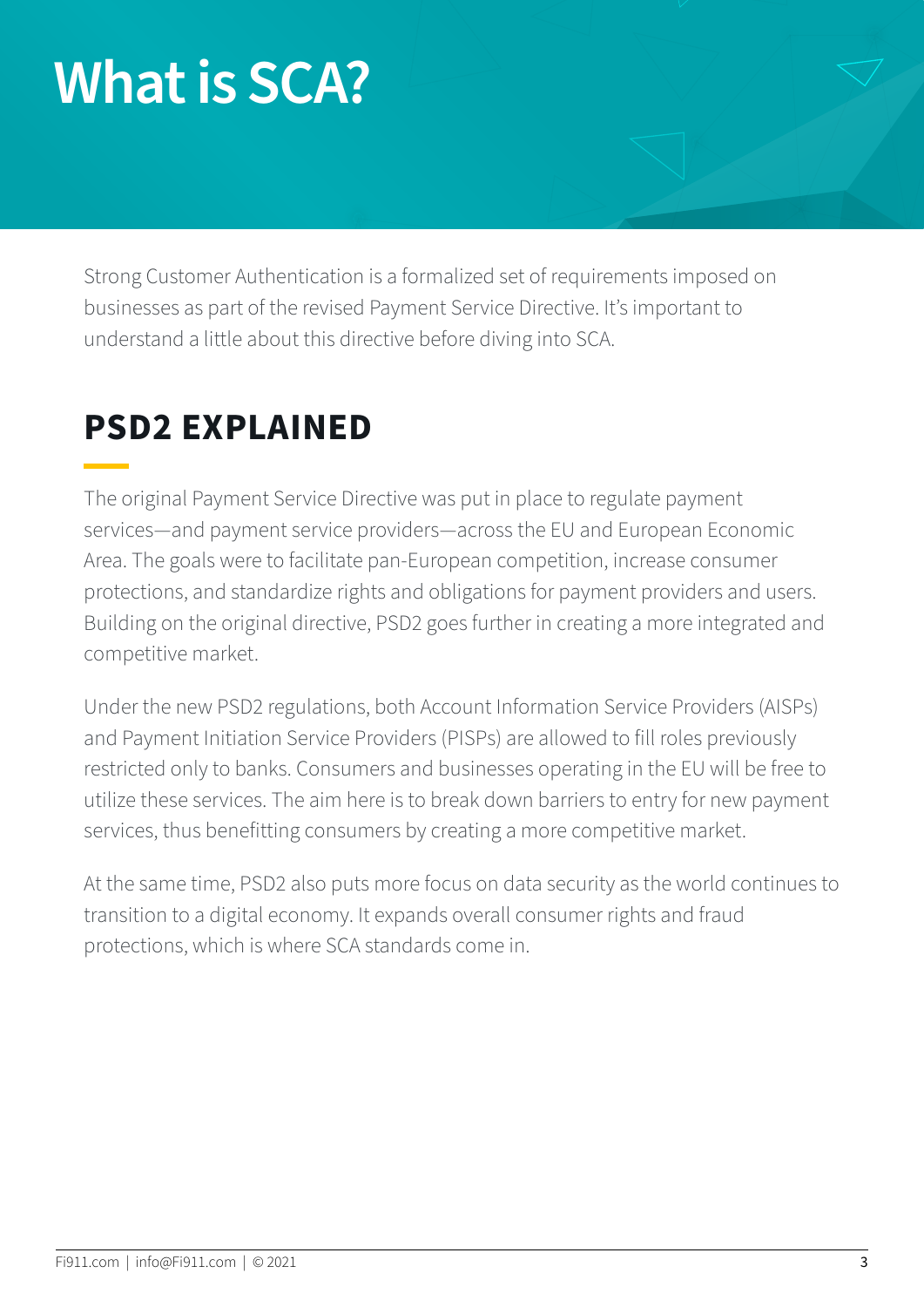

## **SCA REQUIREMENTS**

In simple terms, SCA rules require an extra layer of authentication during checkout. Limiting verification to card number, address, and CVV is no longer enough. Now, sellers are required to verify the buyer's identity according to at least two of the following three factors:



**Possession** Something the user possesses, like a phone or payment card.



**Knowledge** Something the user knows, like a 3-D Secure code attached to an account



**Inherence**

Something the user inherently is, like a fingerprint or other biometric impression.

To illustrate, assume a customer wants to make an online purchase. A merchant operating under SCA standards would be required to verify the user's identity, but they have a few options to choose from in determining how to do so. They may try to verify that:

- The customer physically possesses the payment card with CVV verification.
- The customer knows the PIN or 3-D Secure passcode associated with the card.
- The customer can provide a biometric signature connected to the cardholder's account.

The merchant needs to verify at least two of these three things to the satisfaction of the cardholder's issuing bank. If the merchant is unable to verify a buyer according to those standards, there's a good chance the issuer will simply decline the purchase.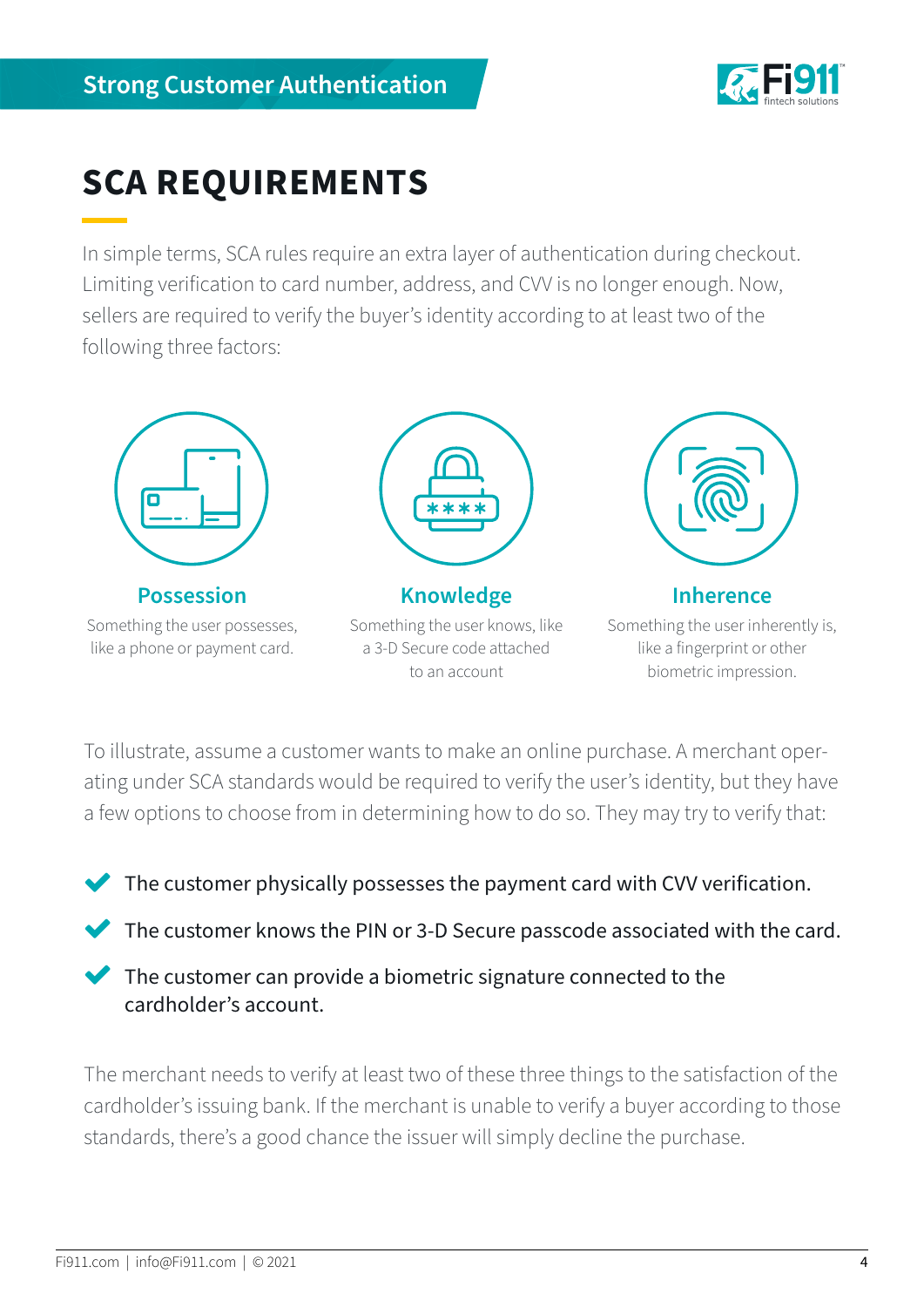

## **SCA EXEMPTIONS**

At this stage in the game, most providers and acquirers should know if SCA standards apply to them or not. These requirements could change from one transaction to the next, based on a number of exemptions to SCA requirements.

#### **The following scenarios are exempt from SCA requirements:**

- Mail order or telephone order payments
- **Transactions involving anonymous prepaid cards**
- One-leg (payer or payee is based outside of the EU) transactions
- Merchant-Initiated Transactions (MITs), including recurring payments for the same amount to the same merchant
- Transactions below €30; except in cases when the total amount attempted without SCA exceeds €100
- Transactions involving a merchant whitelisted by the consumer
- Secure corporate payments
- Payments made with lodged cards and virtual card numbers
- Low-risk transactions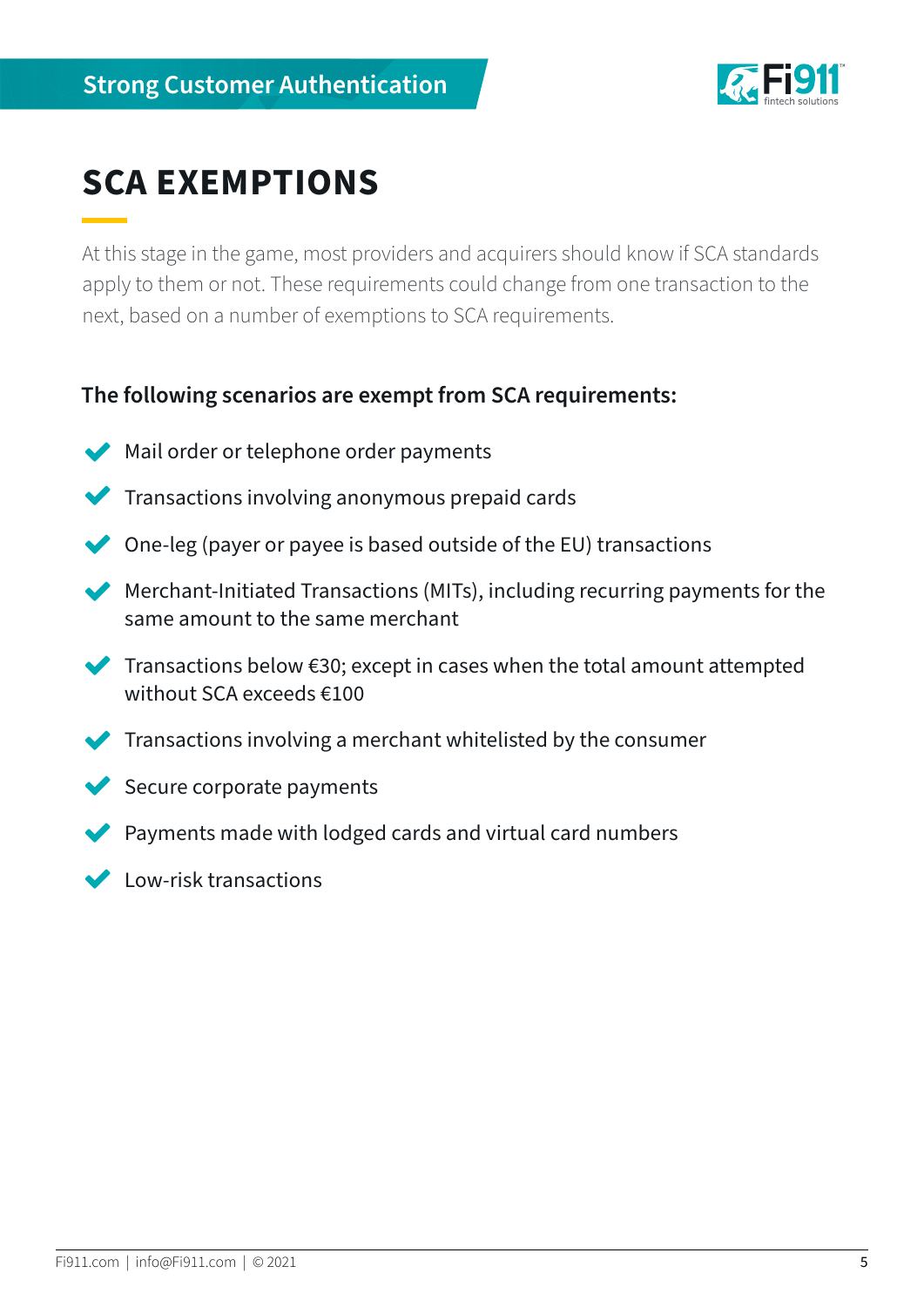

## **TRANSACTION RISK ANALYSIS (TRA)**

The global average transaction value placed via direct traffic in 2019 came to USD \$112 (EUR€92) **[3]**. This means that the majority of transactions would likely fall under SCA requirements, placing a substantial burden on payment service providers (PSPs). Transaction Risk Analysis is a workaround designed to make life easier for these PSPs.

TRA is a method for identifying fraud by observing the behavior of different parties during a transaction that can be deployed in real time to gauge the risk represented by that transaction. TRA is invisible to the customer and adds no friction to the customer journey, while saving time and money for PSPs. To deploy TRA, as opposed to an SCA verification method that could introduce friction to the transaction process, the acquirer in question must demonstrate that fraud is managed and contained. See the chart below for TRA schedules allowed under current rules:

#### **Fraud as a share of total transactions processed over previous 90 days (transaction value, represented in basis points)**

| <b>TRANSACTION VALUE</b> | <b>CARD-NOT-PRESENT PAYMENTS</b> | <b>CREDIT TRANSFERS</b> |
|--------------------------|----------------------------------|-------------------------|
| €100                     | $6-13$ bps                       | $1-1.5$ bps             |
| €250                     | $1-6$ bps                        | $0.5-1$ bps             |
| €500                     | Less than 1bps                   | Less than 0.5 bps       |

If the acquirer is able to keep fraud instances within the parameters outlined above, they may apply TRA as a substitute for SCA.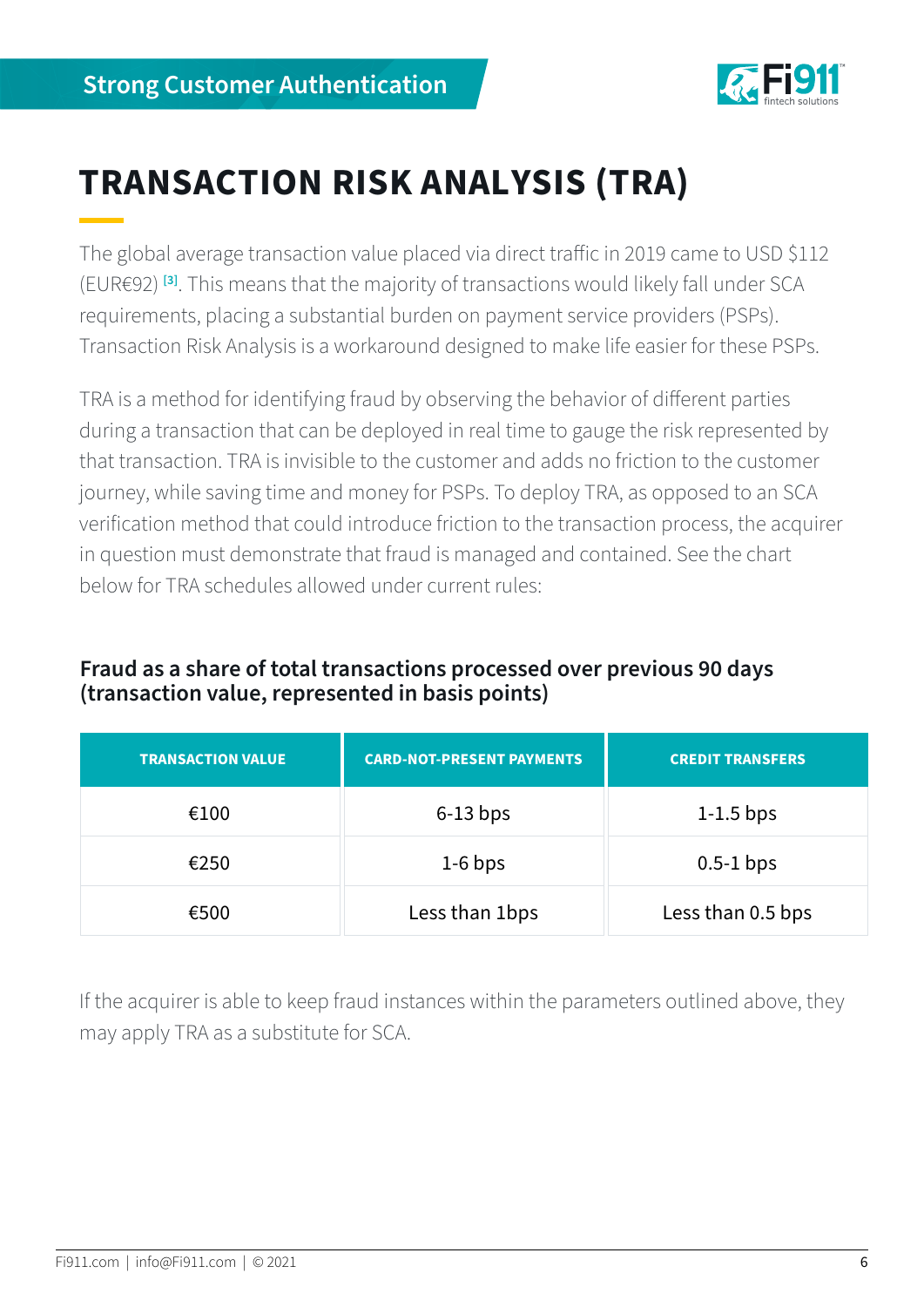

## **SCA DEADLINES**

The SCA standards imposed under the PSD2 were originally set to go into effect in the EU on September 14, 2019. Due to COVID-19 and other extenuating circumstances, though, the deadline for adoption in the EU was pushed back to December 31, 2020. In the United Kingdom, the deadline has been delayed even further (September 2021, as of this writing).

### **3-D SECURE 2.0**

3-D Secure Version 2.0 was mandated in the EU in April 2019. The purpose of this move was to help online businesses streamline the implementation of SCA.

3-D Secure Version 1.0 was not popular with merchants, many of whom believed that increased friction during checkout offset the potential benefits. The most recent version as of this writing, 3-D Secure 2.2, aims to address some of these shortcomings by offering:

- Greater data sharing to facilitate more accurate decisioning
- Support for more advanced authentication methods
- Less disruptive authentication flows

Roughly 80% of issuers plan to invest in machine-learning and rules-based engines to facilitate SCA processes by the end of 2021.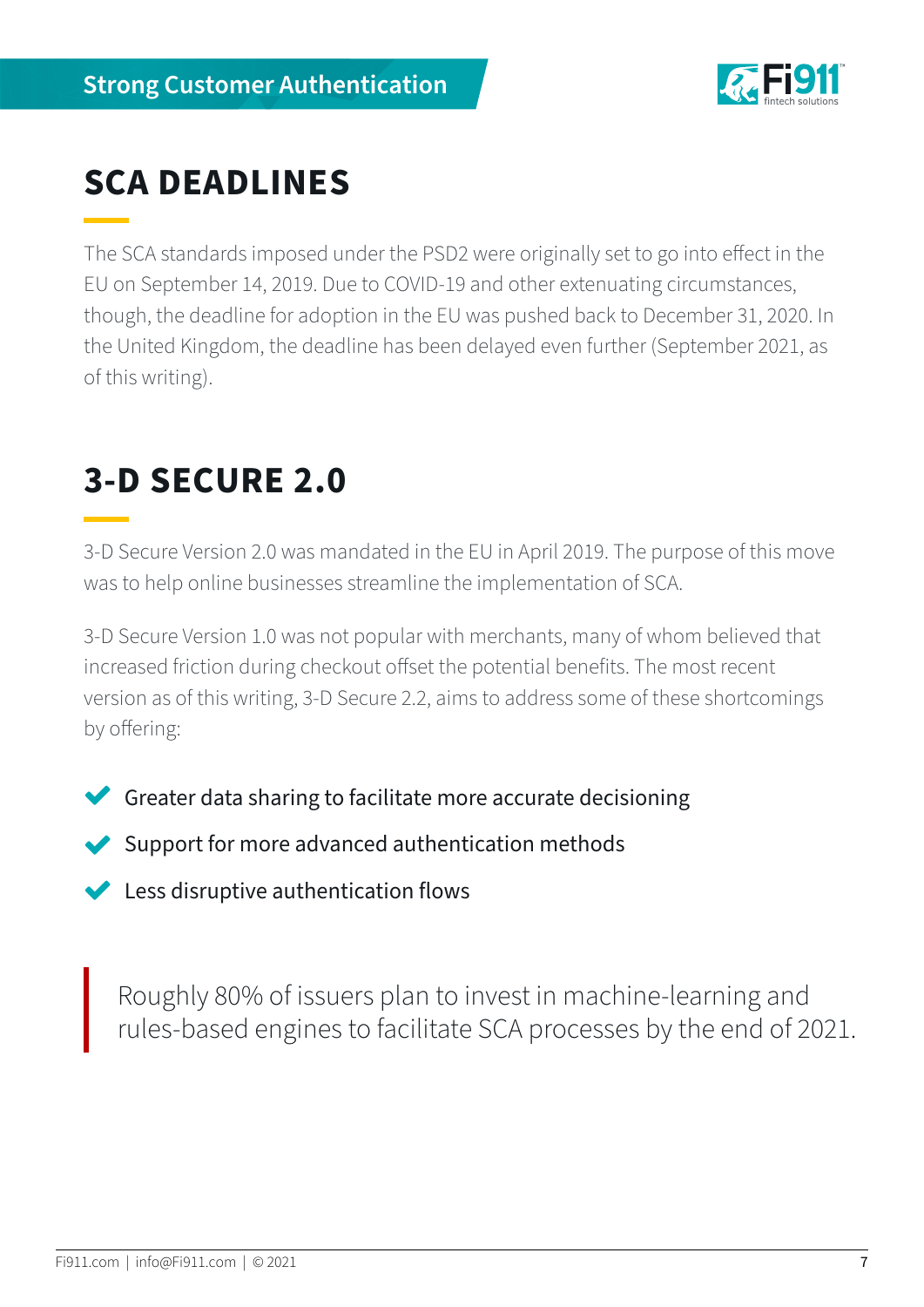## **Ongoing Problems with SCA Adoption**

The Indian government enacted a requirement similar to Strong Customer Authentication back in 2014. When that happened, some businesses reported an overnight conversion drop of more than 25% **[4]**. If we transpose that to the European market, a 25% drop in conversion would have equated to a potential €150 billion economic loss in 2019.

We can expect that some hiccups will be inevitable with any major change to operations in the payments space. Some of these issues will be sorted with time; however, initial reports from the SCA adoption process are not encouraging.

Those operating in the payments space have a lot of work ahead of them to get everyone on board with SCA standards. As Microsoft Director of eCommerce and Payments Dean Jordaan explains, "SCA readiness is more than just EMV 3DS enablement, it is about performance as well." He suggests that the entire payments ecosystem still "has some ways to go" before we achieve a workable state.

## **SUCCESS LOW; ABANDONMENT HIGH**

In December 2020, Microsoft Director of eCommerce and Payments Dean Jordaan published the company's SCA Scorecard, outlining their tests with SCA in the European market<sup>[5]</sup>. The results raised concerns within the payments space:

#### **Authentication success rates are low**

Microsoft was able to authenticate 76% of browser-based transactions using SCA. For app-based (mobile and gaming console) transactions, that figure dropped to 48%. Their experience suggests that SCA enforcement will introduce substantial friction into the process.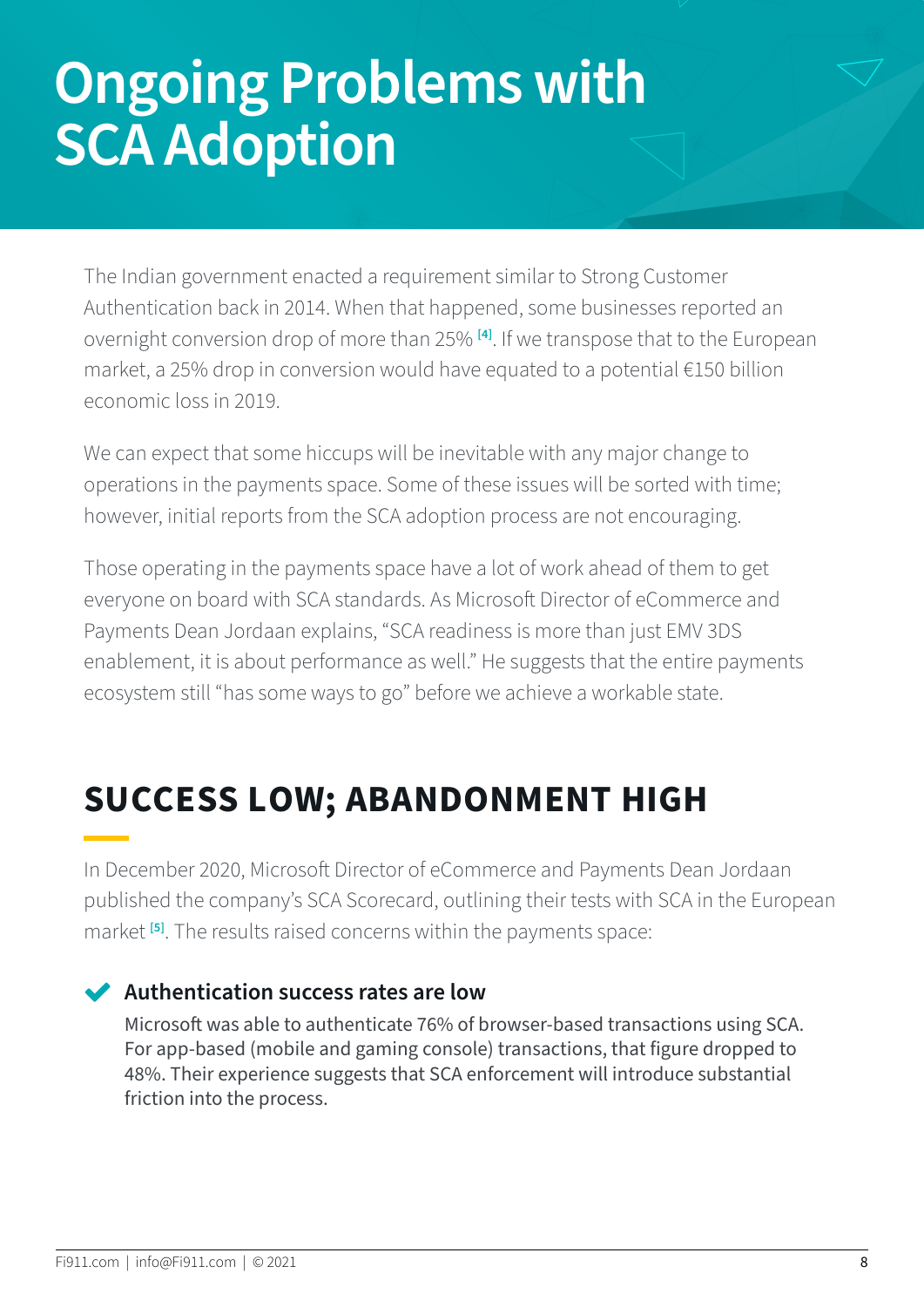

#### **Authentication abandonment remains high**

Customers abandoned 14% of browser-based transactions, and 25% of app-based transactions, when asked to verify themselves according to SCA requirements. This suggests customers are still uncomfortable providing the verification requested.

#### **Challenge rates remain high**

Challenge rates for browser-based and app-based transactions sit at 72% and 73%, respectively. This suggests issuers have yet to optimize their decisioning process when it comes to SCA authentication.

The scorecard also notes that attempts at authentication stand-in remain high in a variety of nations across the continent. This suggests that customers in a number of markets, and at varying levels of national GDP, are not enrolled in SCA protocols.

## **CONFUSION ABOUT SCA LIABILITY**

Surprisingly, it's not always clear when determining the party liable for incidents in which an exemption is applied to avert SCA requirements.

Liability for transactions that are subject to SCA rests with the issuer or acquirer. An acquirer may accept liability for a transaction as a way to exempt SCA requirements. The acquirer may retain that liability, or pass the liability (or resulting costs) on to the merchant. That said, final say still lies with the issuer, which possesses the power to overrule the acquirer and insist on authentication.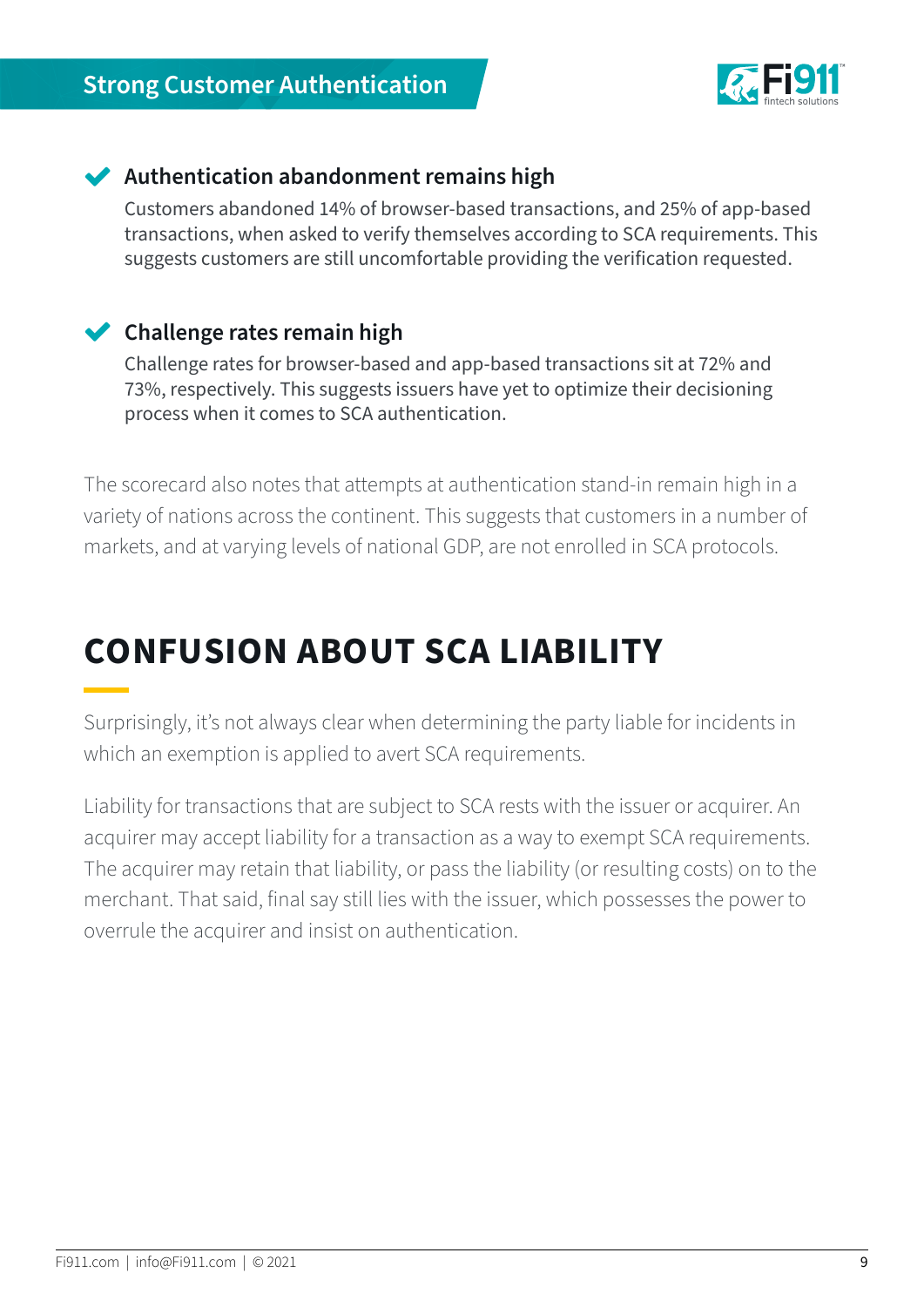

### **NO IMPACT ON FRIENDLY FRAUD**

Data from Fi911® suggests that global chargeback issuances will see a compound annual growth rate (CAGR) of 16.3% annually between 2018 and 2023. The majority of these cases will be instances of friendly fraud (61% in North America and 73% in Europe).

The conditions we outlined above will likely improve with time as all parties get acclimated to SCA protocols. Friendly fraud is different, though; unfortunately, SCA will have little impact on this problem, as pre-transaction authentication can't prevent a post-transactional threat like friendly fraud. With friendly fraud set to represent a greater share of chargebacks over time, this promises to gradually wear away the efficacy of SCA practices.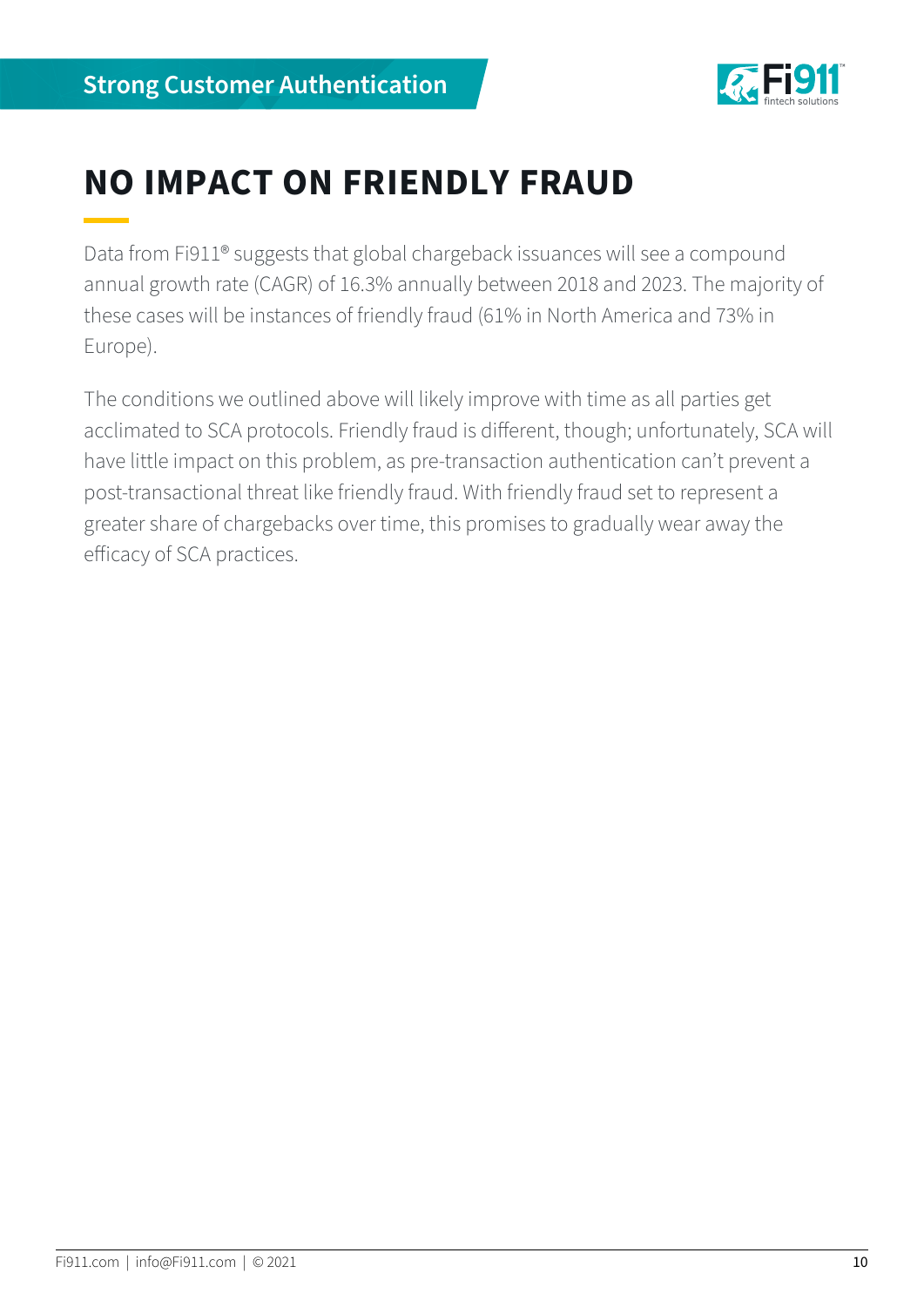## **Leveraging Future Opportunities**

One recent study published by Ekata examined payment service providers' attitudes to strong customer authentication as a potential strategic opportunity. In the study, they divided respondents into four distinct categories: leaders, laggards, question marks, and challengers **[6]**.

On one hand, the portion of PSPs described as "Question Marks," meaning that they have an unclear position in regards to whether they regard SCA a strategic opportunity, declined slightly. PSPs in this category declined from 42% to 38% between January 2020 and October. At the same time, the "Leaders"—those who regard PSD2 and SCA as an opportunity to reinforce their leadership position in the industry—declined as well; from 22% to 19%. The number of "Leaders" now matches the number of "Laggards" (those who offer no differentiating options in regard to SCA).

## **TRA IS ESSENTIAL**

Financial institutions who leverage SCA effectively can enjoy a competitive advantage. One of the keys to this moving forward should be Transaction Risk Analysis.

As discussed earlier, TRA can be an efficient and effective method of screening for fraud without increasing the risk of introducing unnecessary friction into the transaction process. Thus, adherence to standards for TRA fraud metrics should be seen as a value-add. At the same time, a lack of adherence to TRA fraud metrics could motivate merchants to switch their traffic to an alternative service provider.

Transaction Risk Analysis (TRA) presents the opportunity to achieve higher exemptions and also reduce fraud. This process could then become a competitive advantage for financial institutions moving forward in 2021 and beyond.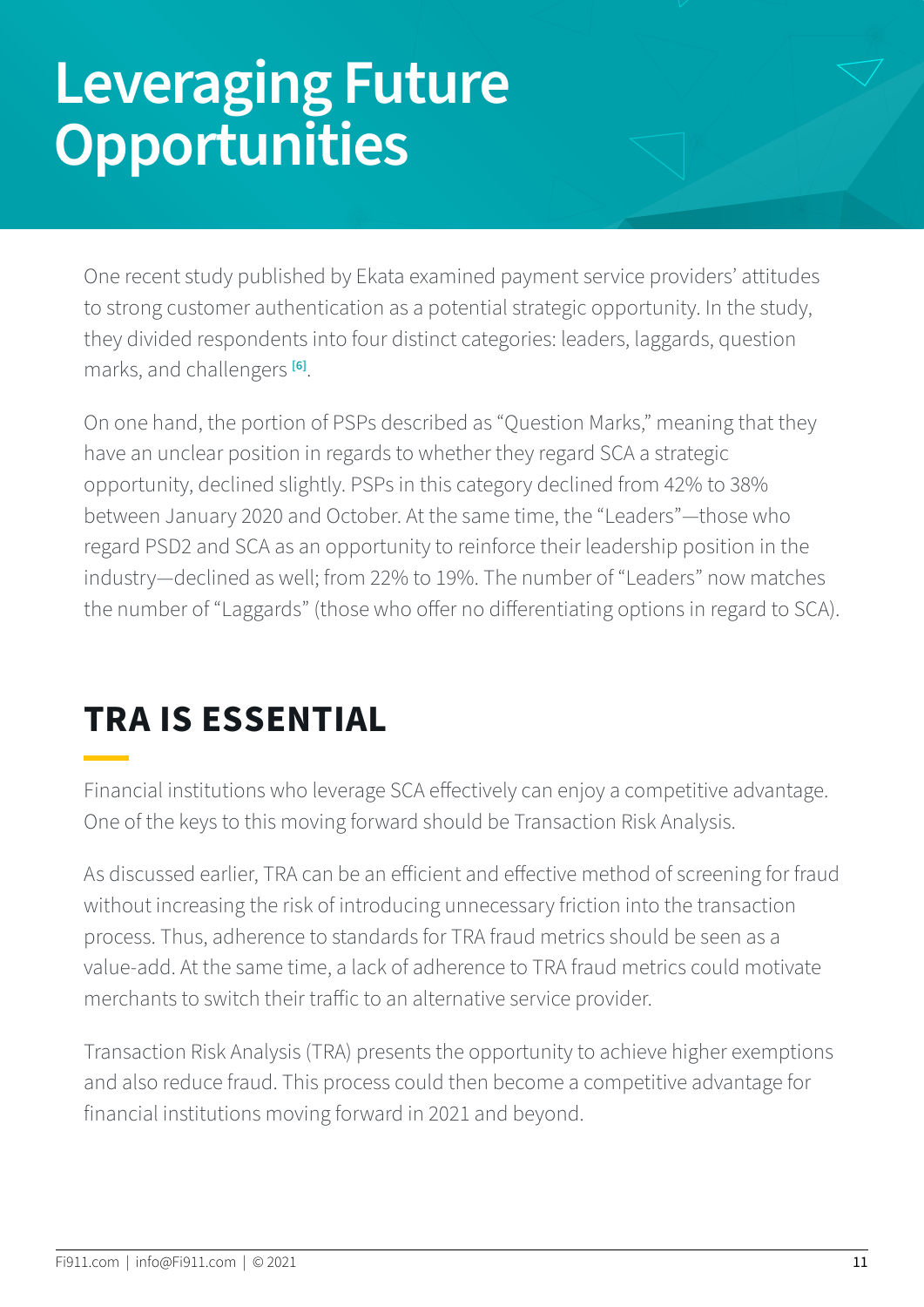

### **MORE EMPHASIS ON CONSUMER EDUCATION**

As Juniper Research Lead Analyst Nick Maynard notes, SCA compliance alone will "not be enough to guarantee effective fraud prevention in many cases <sup>[7]</sup>." Instead, he suggests that businesses operating in payments and finance should "focus on creating solutions above and beyond the basic regulatory requirements."

We noted earlier that customers abandoned 14% of browser-based transactions, and 25% of app-based transactions, when asked to verify themselves according to SCA requirements. As these figures suggests, a major part of the problem is a lack of consumer awareness of SCA protocols.

A recent report by Stripe found that 73% of consumers are not aware of the new authentication requirements. Furthermore, 74% of Gen-Z shoppers have abandoned an online purchase at checkout due to a bad experience **[8]**. These two facts help illuminate the challenge experienced by merchants, and the financial institutions who support them, as a result of SCA requirements. At the same time, they make it clear that educating consumers about strong customer authentication could be transformative.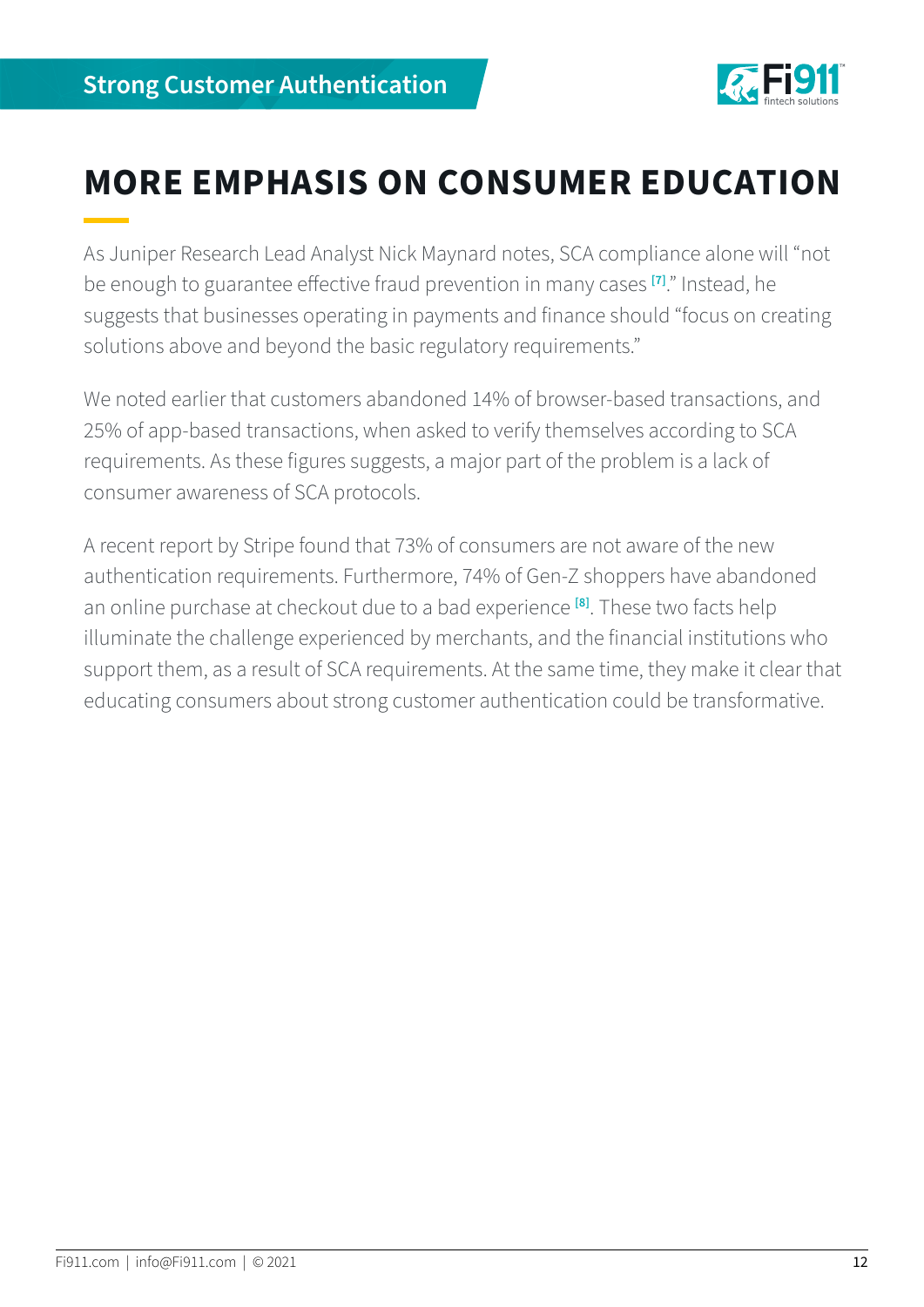## **How Financial Institutions Can Help**

Data published by Mastercard in December 2018 revealed that up to 75% of European merchants remain unaware of SCA and how they should prepare for it. More than half of those surveyed said they would either not be ready before the deadline, or "have zero plans to support" SCA standards **[9]**.

Although conditions have changed in the last two years, this figure still does not bode well for the state of merchant SCA adoption. Acquirers will need to step up and play a pivotal role in getting merchants on board with SCA.

These are the top five functionalities that PSPs say they will provide to merchants to help with adjustment to PSD2 and SCA:

- ◆ 3-D Secure (+90% will offer by October 2021)
- ◆ Rule-Based Fraud Screening (+80%)
- Transaction Risk Assessment (TRA) (+80%)
- Exemption Management (+80%)
- Delegation of Exemption (+70%)

There are a number of other things that financial institutions can do to help with the move to strong customer authentication standards, too. We recommend that institutions:

#### **EDUCATE MERCHANTS ON NECESSARY ACTIONS**

Acquirers can help merchants navigate the minimum actions needed to take to ensure SCA application, and to prevent unnecessary declines.

#### **EXPLAIN THE OUTLIERS**

Transactions outside the purview of SCA, such as merchant-initiated transactions, require a degree of nuance in understanding. Merchants must know how to handle these scenarios to guard against unnecessary declines.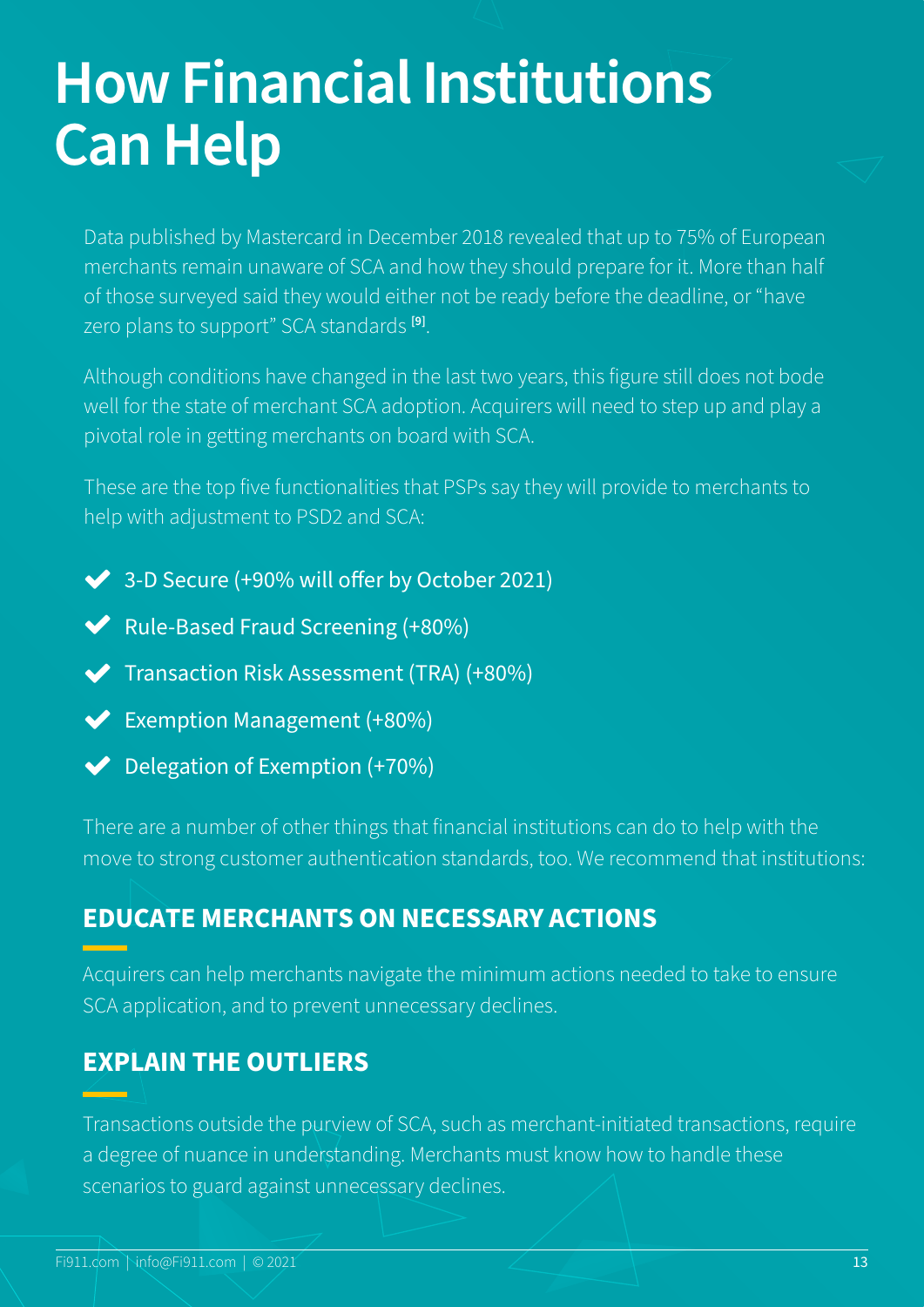### **HELP WITH RESCREENING**

Rescreening orders can help authenticate buyers who would otherwise have been rejected. Sophisticated rescreening efforts will help merchants recover valid sales.

#### **EMPHASIZE THE CUSTOMER EXPERIENCE**

This should come as no surprise, but it is important to underscore the value of providing positive customer experiences and to streamline interactions with buyers.

#### **DISTINGUISH "POSITIVE" AND "NEGATIVE" FRICTION POINTS**

Some level of friction is unavoidable with SCA. The entire idea is to create a measure of friction to deter fraudsters. So, rather than resisting friction outright, financial institutions should try to redirect it in a more positive direction.

There's a difference between "positive" and "negative" friction. The latter slows down processes for no reason, driving a wedge between merchants and buyers. The former creates a reasonable degree of friction that is hardly noticeable from the buyer's perspective, but which can be very effective at stopping fraud.

Examples of positive friction include:

- Verifying CVV at checkout
- Asking buyers to verify their order before finalizing
- Making account creation optional
- Requiring complex and unique passwords for all new accounts
- $\blacktriangleright$  Offering 3-D Secure 2.0 for users who opt-in to the service
- Employing backend fraud tools (geolocation, IP verification, fraud scoring, etc.)
- $\blacktriangleright$  Offering mobile payments with two-factor authentication